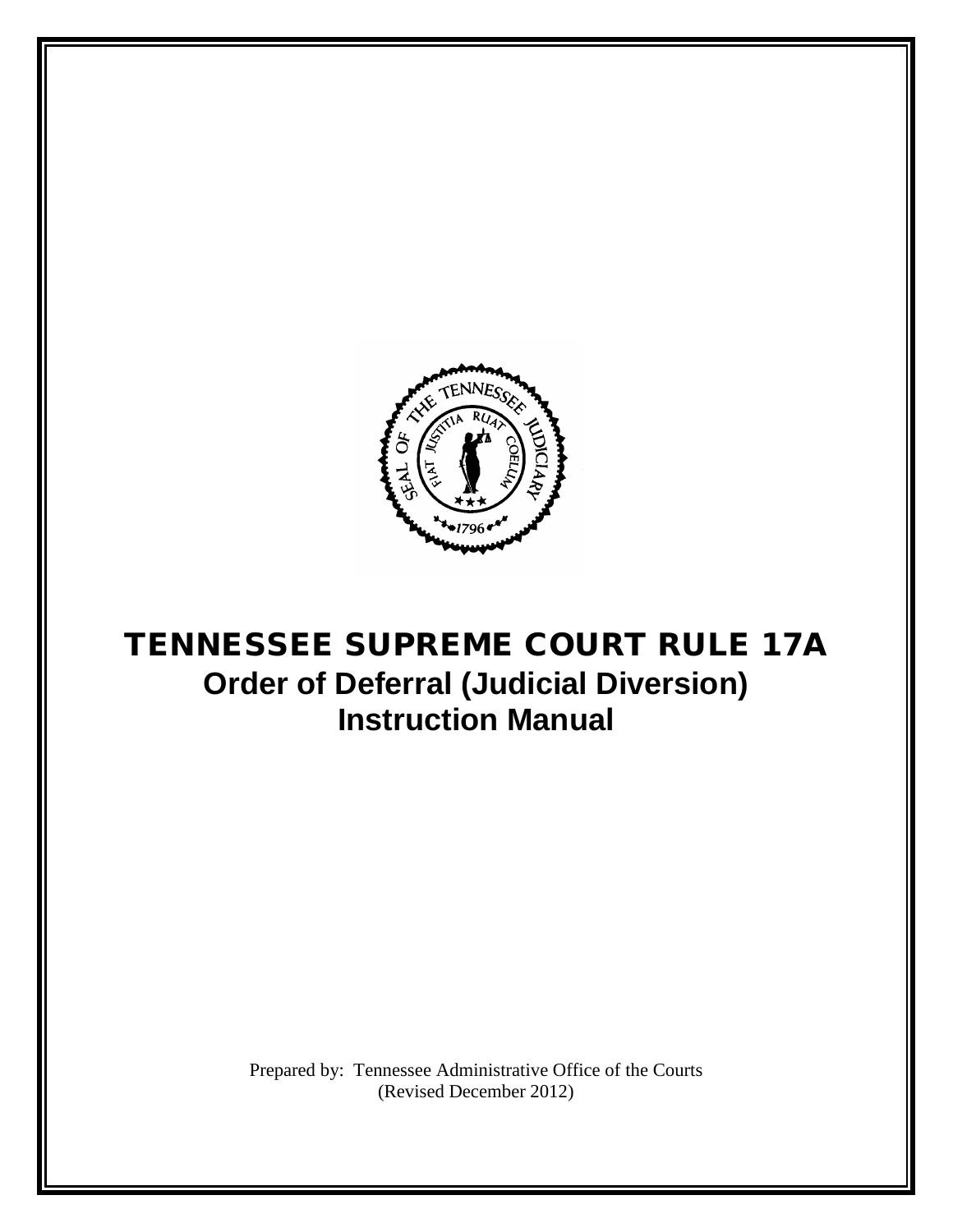# **TABLE OF CONTENTS**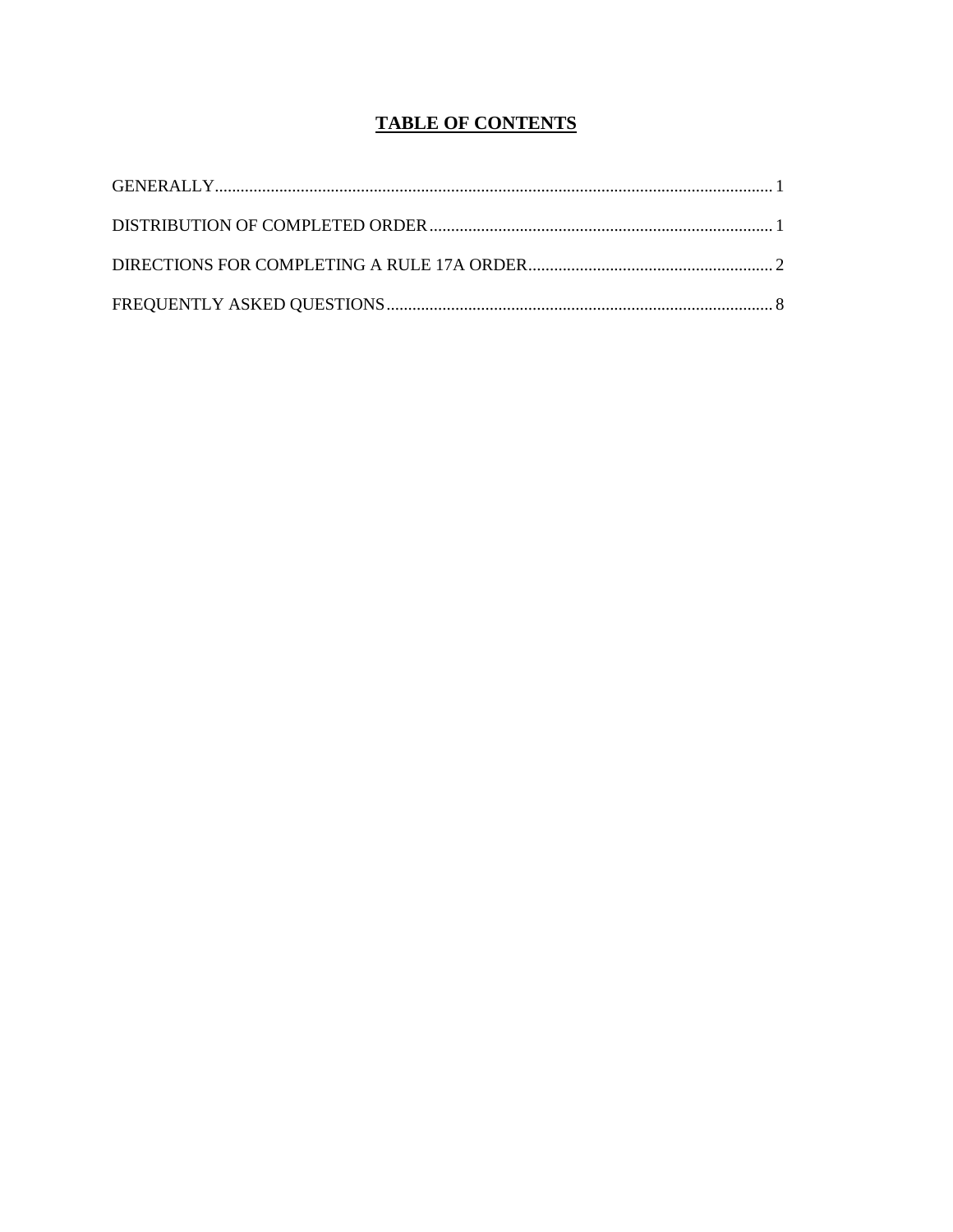#### **GENERALLY**

Tennessee Code Annotated section ("T.C.A. §") 40-35-313 sets out the circumstances in which an offender is eligible for judicial diversion. In the past, if a trial court granted judicial diversion the disposition was reflected in the uniform judgment document which was created by Tennessee Supreme Court Rule 17 ("Rule 17"). However, because the granting of judicial diversion does not constitute a final judgment of conviction, the Supreme Court created an Order of Deferral (Judicial Diversion) ("diversion order") in Tennessee Supreme Court Rule 17A ("Rule 17A"), and this order must be used by trial judges of courts of record in all cases in which judicial diversion is granted.

### **DISTRIBUTION OF COMPLETED ORDER**

The court clerk must forward the completed diversion order to the agencies/entities listed below.

Jail/Sheriff's Office – Consult with your local sheriff/jail to determine what, if any, orders must be submitted.

Board of Probation and Parole – The Board of Probation and Parole no longer exists. In 2012, BOPP and the Department of Correction merged. The Board of Parole is now an independent entity. Unless the probation officers say otherwise, you should continue to provide probation officers with diversion orders utilizing the same procedures you utilized prior to the TDOC/BOPP merger. **PLEASE NOTE** that probation officers need a copy of the order **ONLY IF** the offender will be supervised by those officers.

Department of Health – DOH requires submission **ONLY IF** you check the second box under Item #3 on the form (This option provides as follows: "The defendant agrees without contest or any further notice or hearing that the defendant's name shall be permanently placed on the registry governed by Title 68, Chapter 11, Part 10, whereupon a copy of this order shall be forwarded by the clerk to the department of health."). See T.C.A. § 68-11-1003 for details regarding the information you must provide to DOH. DOH's address is as follows:

Tennessee Department of Health Elderly or Vulnerable Abuse Registry 227 French Landing, Suite 501 Heritage Place, Metro Center Nashville, TN 37243

Tennessee Bureau of Investigation – TBI requires submission of all diversion orders. Please send them to the following address:

Tennessee Bureau of Investigation Records Processing Unit Attn: Mona Jamison 901 R.S. Gass Blvd. Nashville, TN 37216

Tennessee Department of Correction – Other than as noted above with regard to the BOPP/TDOC merger, TDOC **DOES NOT** require submission of **ANY** diversion orders.

Administrative Office of the Courts – AOC **DOES NOT** require submission of **ANY** diversion orders.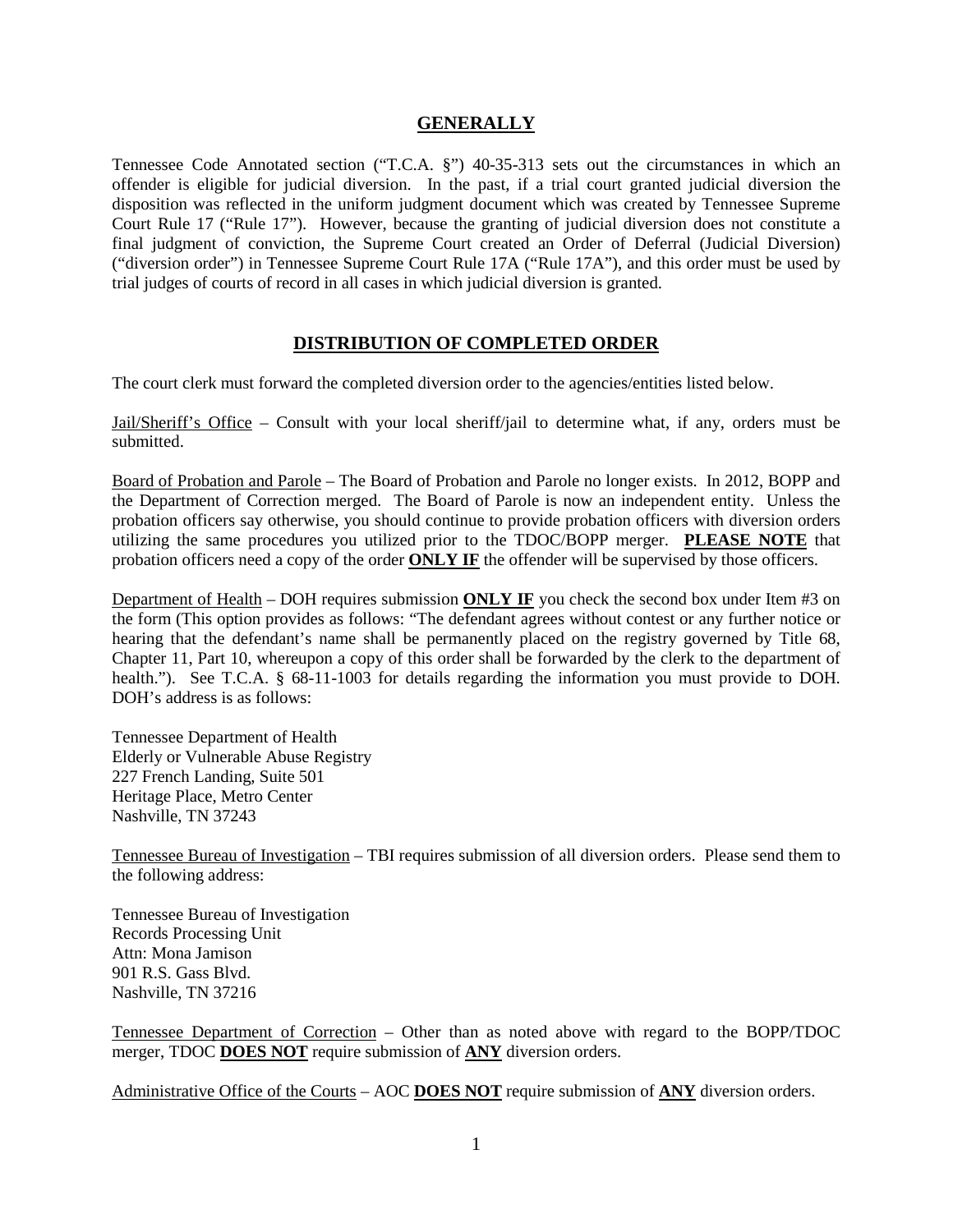## **DIRECTIONS FOR COMPLETING A RULE 17A ORDER**

| IN THE CRIMINAL/CIRCUIT COURT FOR |                    | <b>COUNTY, TENNESSEE</b>   |
|-----------------------------------|--------------------|----------------------------|
| Case Number:                      | Count #:           | Counsel for the State:     |
| Judicial District:                | Judicial Division: | Counsel for the Defendant: |

Blank line before "County": Insert the name of the county in which the case was disposed.

Case number: Insert the docket number.

Count #: If the indictment has multiple counts, insert the count number for the charge at issue. If it is a one-count indictment, insert "1" on this line.

Counsel for the State: Insert the name of the prosecutor who represented the State of Tennessee.

Judicial District: Insert the number of the judicial district in which the case was disposed.

Judicial Division: In some judicial districts, there are multiple divisions. For example, the Shelby County Criminal Courts have ten separate divisions. If the county in which the case was disposed has separate divisions, insert the division number. If the county does not have separate divisions, insert "N/A" on this line.

Counsel for the Defendant: Insert the name of the attorney who represented the defendant. If more than one attorney represented the defendant, insert the names of all attorneys. If the defendant represented himself, insert "Pro Se" on this line.

| <b>State of Tennessee</b> | □ Retained □ Pub Def Appt □ Private Atty Appt<br>$\Box$ Counsel Waived $\Box$ Pro Se |                                                                                   |                |                               |
|---------------------------|--------------------------------------------------------------------------------------|-----------------------------------------------------------------------------------|----------------|-------------------------------|
| VS.                       |                                                                                      |                                                                                   |                |                               |
| Defendant:                |                                                                                      |                                                                                   | Date of Birth: | Sex:                          |
|                           |                                                                                      | SSN: Relationship to Victim:                                                      |                | Victim's Age: $\qquad \qquad$ |
| State ID $#$ :            |                                                                                      | County Offender ID # (if applicable):                                             |                | State Control #:              |
|                           |                                                                                      | Arrest Date: ________________ Indictment Filing Date: ___________________________ |                |                               |

Representation Issue: Indicate whether the defendant hired an attorney (Retained), was indigent and had a private attorney appointed by the court (Private Atty Appt), or was indigent and was represented by the public defender or an assistant public defender (Pub Def Appt). If the defendant represented himself, check the box next to "Pro Se." If this *pro se* defendant waived his right to counsel, check the box next to "Counsel Waived" in addition to checking the box next to "Pro Se."

Defendant: Insert the defendant's name.

Alias: If the defendant has any aliases, insert them on this line. If not, leave this line blank.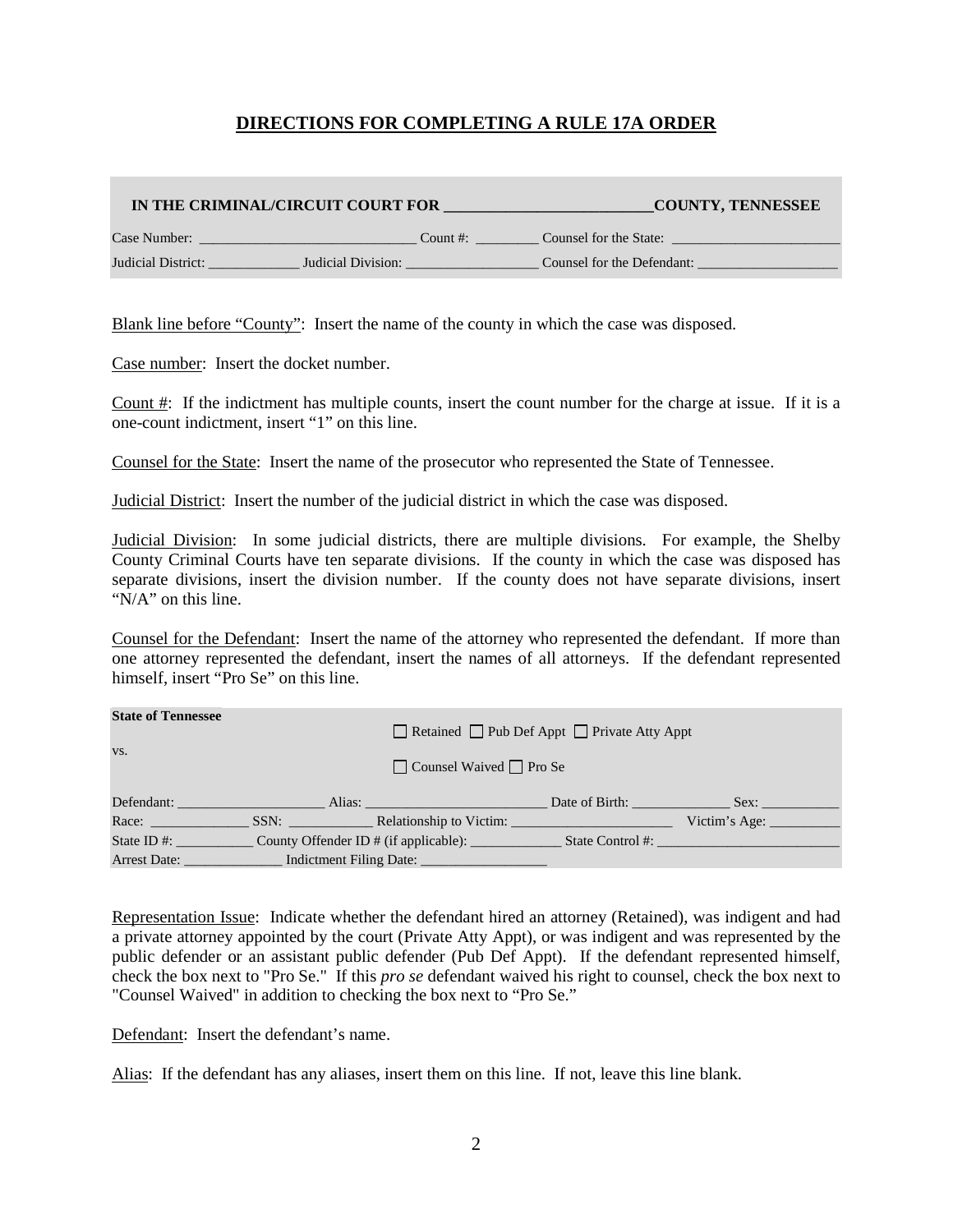Date of Birth: Insert the day, month and year the defendant was born.

Sex: Indicate whether the defendant is male or female.

Race: Insert the defendant's race.

SSN: Insert the defendant's social security number. *PLEASE DO NOT REDACT THE SOCIAL SECURITY NUMBER WHEN YOU FORWARD THE JUDGMENT DOCUMENT TO THE REQUIRED AGENCIES.*

Relationship to Victim: Insert the nature of the relationship between the defendant and the victim. This information is necessary for Sex Offender Registry purposes.

Victim's Age: Insert the age of the victim *at the time of the offense*. This information is necessary for Sex Offender Registry purposes.

State ID  $\#$ : Insert the state identification number, which is assigned to the defendant by the arresting agency. This number is permanently assigned to the defendant and does not change with each arrest.

County Offender ID  $#$  (if applicable): Insert this number only if your county assigns a separate county offender number. If it does not, insert "N/A" on this line.

State Control #: Insert the state control number, which is assigned to the defendant by the arresting agency and applies only to the arrest at issue.

Arrest Date: Insert the date of the defendant's arrest.

Indictment Filing Date: Insert the date the Grand Jury returned a true bill.

| <b>ORDER OF DEFERRAL (JUDICIAL DIVERSION)</b> $\Box$ Original |  | Amended | $\Box$ Corrected |  |
|---------------------------------------------------------------|--|---------|------------------|--|
|---------------------------------------------------------------|--|---------|------------------|--|

If this is the first deferral/diversion order which has been completed for the defendant for the charge at issue, check the box next to "Original." If the original order did not accurately reflect the court's findings and the court is correcting the error(s) without notice to the defendant and a hearing, check the box next to "Corrected." If the original order is being altered to reflect a change which is a result of a hearing by the trial court or a ruling by an appellate court, check the box next to "Amended."

On the day of the day of the day of the defendant:

The relevant time period for this line is the date upon which the defendant entered the plea or was found guilty by a judge/jury. Insert the day of the month on the line which appears before "day"; enter the month on the line before "20"; and add the last two numbers of the year on the line following "20". For example, if the defendant entered a guilty plea on May 6, 2011, the line would appear as follows:

On the  $6^{th}$  day of May 2011, the defendant: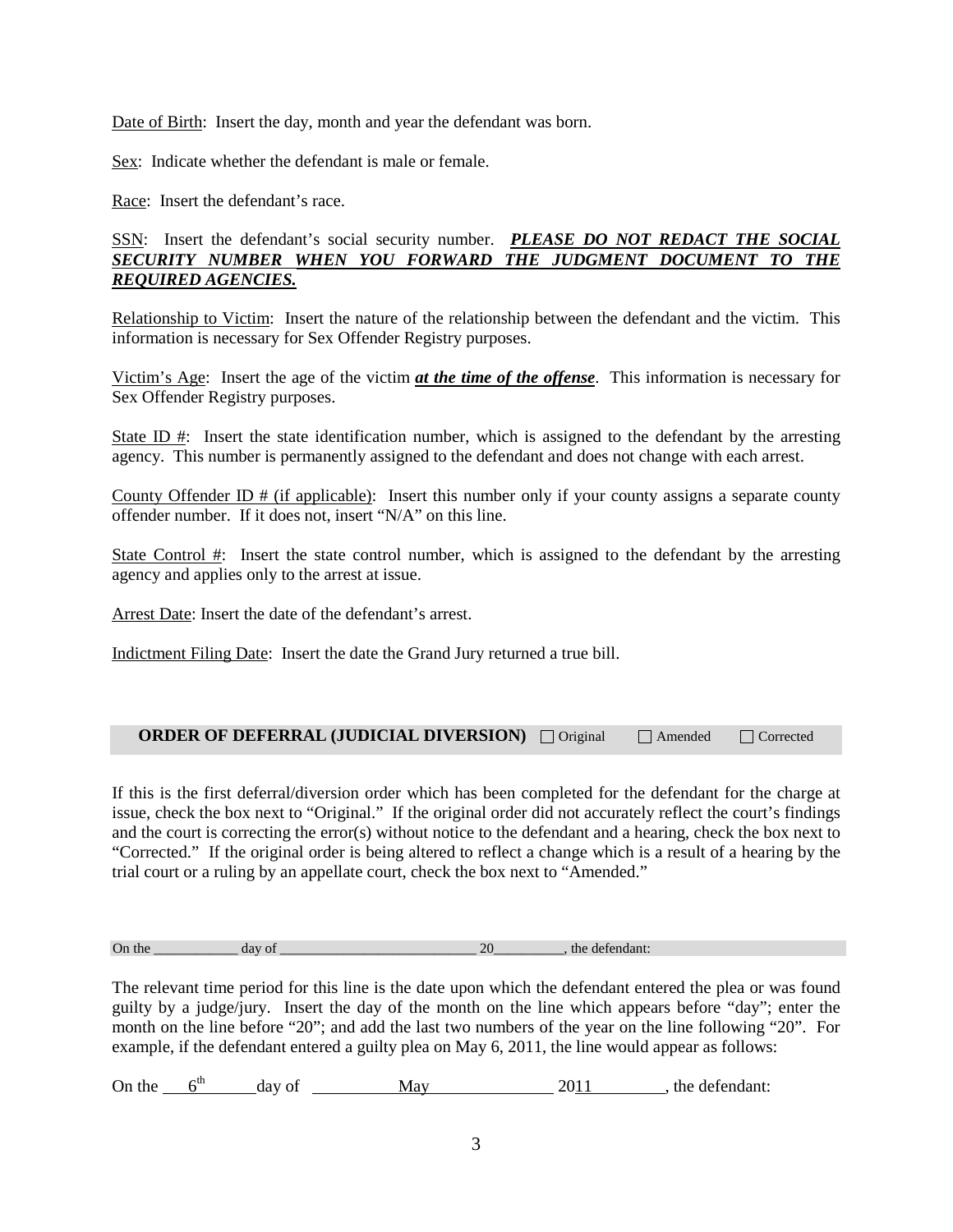| $\Box$ Pled Guilty                                                | Pled Nolo Contendere |
|-------------------------------------------------------------------|----------------------|
| Was Found Guilty By:<br>$\Box$ Jury Verdict<br>$\Box$ Bench Trial |                      |

Check **ONE** of the boxes in this section. If the defendant pled guilty or pled nolo contendere, check the appropriate box. If the defendant did not enter a plea but was found guilty by either a jury or a judge, check the box next to EITHER "Jury Verdict" **OR** "Bench Trial."

| <b>Indictment:</b> Class (circle one) $1^{st}$ A B C D E $\Box$ Felony $\Box$ Misdemeanor                                                                                                                                      |                                                      |
|--------------------------------------------------------------------------------------------------------------------------------------------------------------------------------------------------------------------------------|------------------------------------------------------|
|                                                                                                                                                                                                                                | Indicted Offense Name AND TCA §:                     |
|                                                                                                                                                                                                                                | Amended Offense Name AND TCA §: <b>Example 2018</b>  |
| Offense Date: and the contract of the contract of the contract of the contract of the contract of the contract of the contract of the contract of the contract of the contract of the contract of the contract of the contract |                                                      |
| Deferred Offense Name AND TCA §:                                                                                                                                                                                               |                                                      |
| <b>Deferred Offense:</b> Class (circle one)                                                                                                                                                                                    | $A \ B \ C \ D \ E$ $\Box$ Felony $\Box$ Misdemeanor |

Indictment: Class (circle one): Indicate that the person was indicted for first degree murder by circling "1<sup>st</sup>". For any other offense, indicate whether the offense was a misdemeanor or felony by checking the appropriate box. Also, indicate whether the felony or misdemeanor at issue was Class A, B, C, D or E by circling the appropriate letter. For example, if the defendant was charged with second degree murder, which is a Class A felony, circle "A" and check the box next to "Felony."

Indicted Offense Name AND TCA §: Insert the name of the offense for which the defendant was indicted as well as the Tennessee Code Annotated section which creates that offense. For example, if the defendant was indicted for second degree murder, "Second degree murder, 39-13-210" would be inserted on that line. *For this line and the other lines which require an offense name and TCA section number, abbreviations are acceptable as long as the reader can easily determine the offense and TCA section at issue.* With regard to drug offenses, TOMIS (database utilized by TDOC) requires TDOC to identify cocaine and methamphetamine and to state whether the cocaine was less than or more than ½ gram. Therefore, the diversion order should include that information. With regard to other drug offenses, TOMIS merely requires the applicable TCA section/subsection and the drug's schedule. Therefore, for offenses involving drugs other than cocaine and methamphetamine, it is not necessary to provide the name of the drug on the diversion order.

Amended Offense Name AND TCA §: If the indictment is amended pursuant to Rule 7 of the Tennessee Rules of Criminal Procedure, insert the name and Tennessee Code Annotated section for the amended offense.

Offense Date: Insert the date of the offense for which the defendant was indicted in the count at issue.

County of Offense: Insert the name of the county in which the offense at issue was committed.

Deferred Offense Name AND TCA §: Insert the name and applicable Tennessee Code Annotated section for the offense for which the court granted judicial diversion (deferral). This might be, but often is not, the same offense with which the defendant was charged. If the defendant entered a plea to, or was found guilty of, voluntary manslaughter, "Voluntary manslaughter, 39-13-211" would be inserted on that line.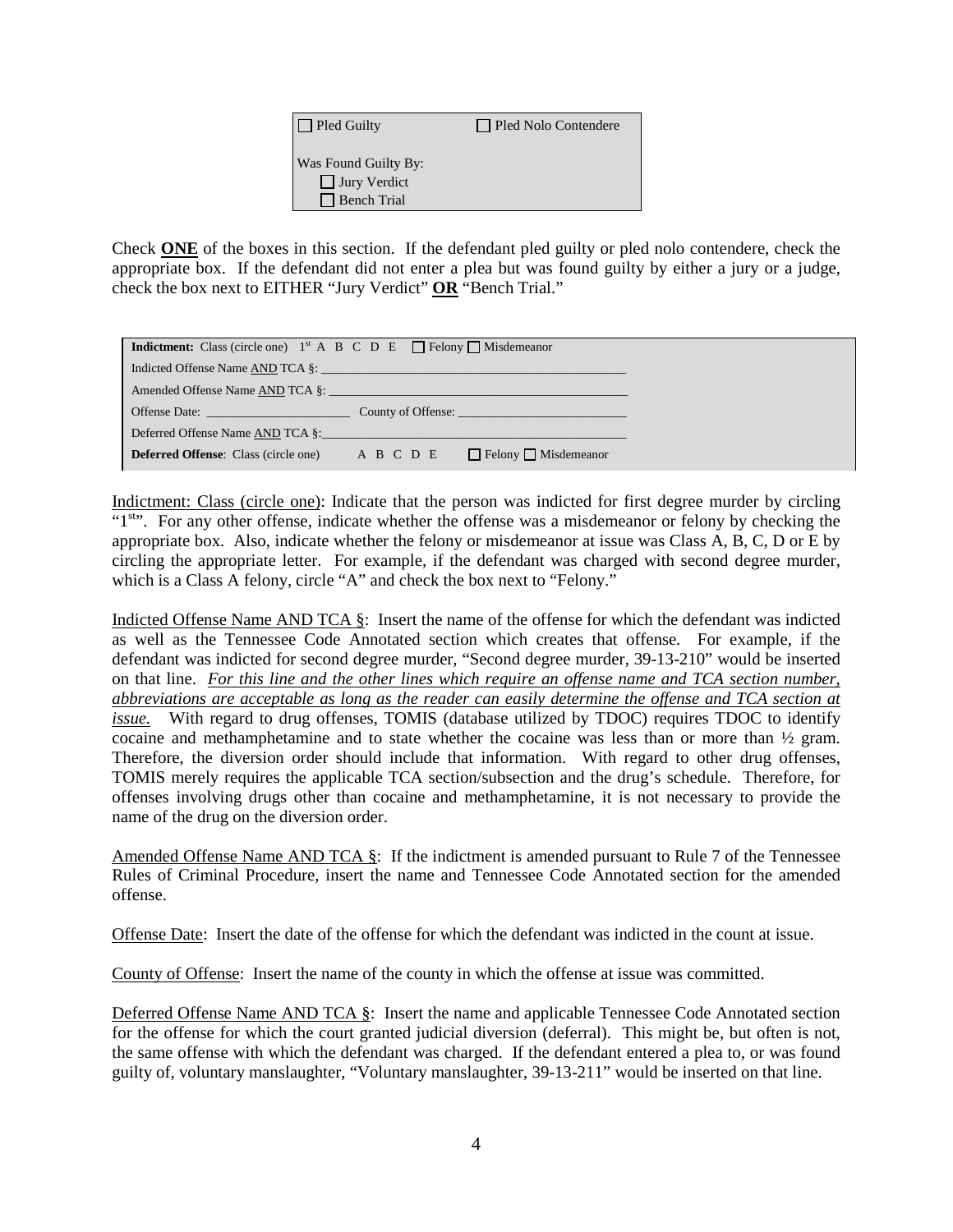Deferred Offense: Class (circle one): With two exceptions, the instructions for completing this line are identical to the instructions for completing the "Indictment: Class (circle one)" line as noted above. The first exception is that the offense at issue on this line is the offense for which the court granted judicial diversion (deferral) as opposed to the offense for which the defendant was indicted. Also, under current law, there are certain offenses for which a defendant is not eligible for diversion. For example, a court cannot impose diversion for a Class A or B felony. Therefore, unless the law changes, the A felony or B felony options will never be selected on this line.

Upon review of the case, the court finds the facts stated above as well as the following (**For Item 3, Check ONE Of The Two Boxes**):

- 1. The defendant is eligible for deferral of the prosecution pursuant to Tennessee Code Annotated section (T.C.A.) 40-35-313;
- 2. The Tennessee Bureau of Investigation has certified (per attached certificate) that the defendant does not have a prior felony or Class A misdemeanor conviction;

3. The defendant was not charged with a violation of a criminal statute the elements of which constitute abuse, neglect or misappropriation of the property of a vulnerable person as defined in Title 68, Chapter 11, Part 10; **OR**

| The defendant agrees without contest or any further notice or hearing that the defendant's name shall be permanently placed on           |
|------------------------------------------------------------------------------------------------------------------------------------------|
| the registry governed by Title 68, Chapter 11, Part 10, whereupon a copy of this order shall be forwarded by the clerk to the department |
| of health:                                                                                                                               |

4. The defendant consents to T.C.A. 40-35-313 deferral, as evidenced by the defendant's signature below; AND

5. The defendant should be granted a deferral of charges pursuant to T.C.A. 40-35-313.

|          | It is, therefore, <b>ORDERED</b> that the prosecution in this case is deferred pursuant to T.C.A. 40-35-313, and the defendant is placed on |
|----------|---------------------------------------------------------------------------------------------------------------------------------------------|
|          | probation. The terms and conditions ordered by this court apply to the defendant's probation and are incorporated herein by reference       |
| thereto. |                                                                                                                                             |

|                                                                                                                         |  | <b>Probation Term:</b> Total Length Beginning Date Ending Date                            |  | $\Box$ Supervised $\Box$ Unsupervised                                                     |  |
|-------------------------------------------------------------------------------------------------------------------------|--|-------------------------------------------------------------------------------------------|--|-------------------------------------------------------------------------------------------|--|
|                                                                                                                         |  |                                                                                           |  | <b>Supervising Entity (unless otherwise provided to the defendant by the court):</b> Name |  |
|                                                                                                                         |  | Phone Number <b>Example 2018</b> Address <b>Address Example 2018 Address Example 2018</b> |  |                                                                                           |  |
| <b>Defendant's Contact Information (unless otherwise provided to the probation officer by the court)</b> : Phone Number |  |                                                                                           |  |                                                                                           |  |
| Address                                                                                                                 |  |                                                                                           |  |                                                                                           |  |

This box includes findings which the court must make when granting diversion. In item #3, there are two options, and ONLY ONE BOX should be checked. If the defendant was not charged with a violation of a criminal statute the elements of which constitute abuse, neglect or misappropriation of the property of a vulnerable person as defined in Title 68, Chapter 11, Part 10, the first option would be checked. If the defendant was charged with such a violation, the second option would be checked IF the defendant agrees without contest or any further notice or hearing that the defendant's name shall be permanently placed on the registry governed by Title 68, Chapter 11, Part 10. *If this second option applies, the clerk is required to forward a copy of the order to the Department of Health* at the address previously provided in this manual. If neither option applies, the defendant is not eligible for diversion. *See T.C.A. § 68-11-1003 for details regarding the information you must provide to DOH.*

Conditions of Probation: The conditions of probation will not be listed on this form. They will be listed in a separate court order and are incorporated by reference.

Probation Term: On the designated lines, insert the total length of the probation term, the date the term of probation begins, and the date the term of probation ends. Also, check one of the two boxes to indicate whether the court ordered supervised probation or unsupervised probation.

Supervising Entity: On the designated lines, insert the name, phone number, and address of the supervising entity unless the court has otherwise provided this information to the defendant.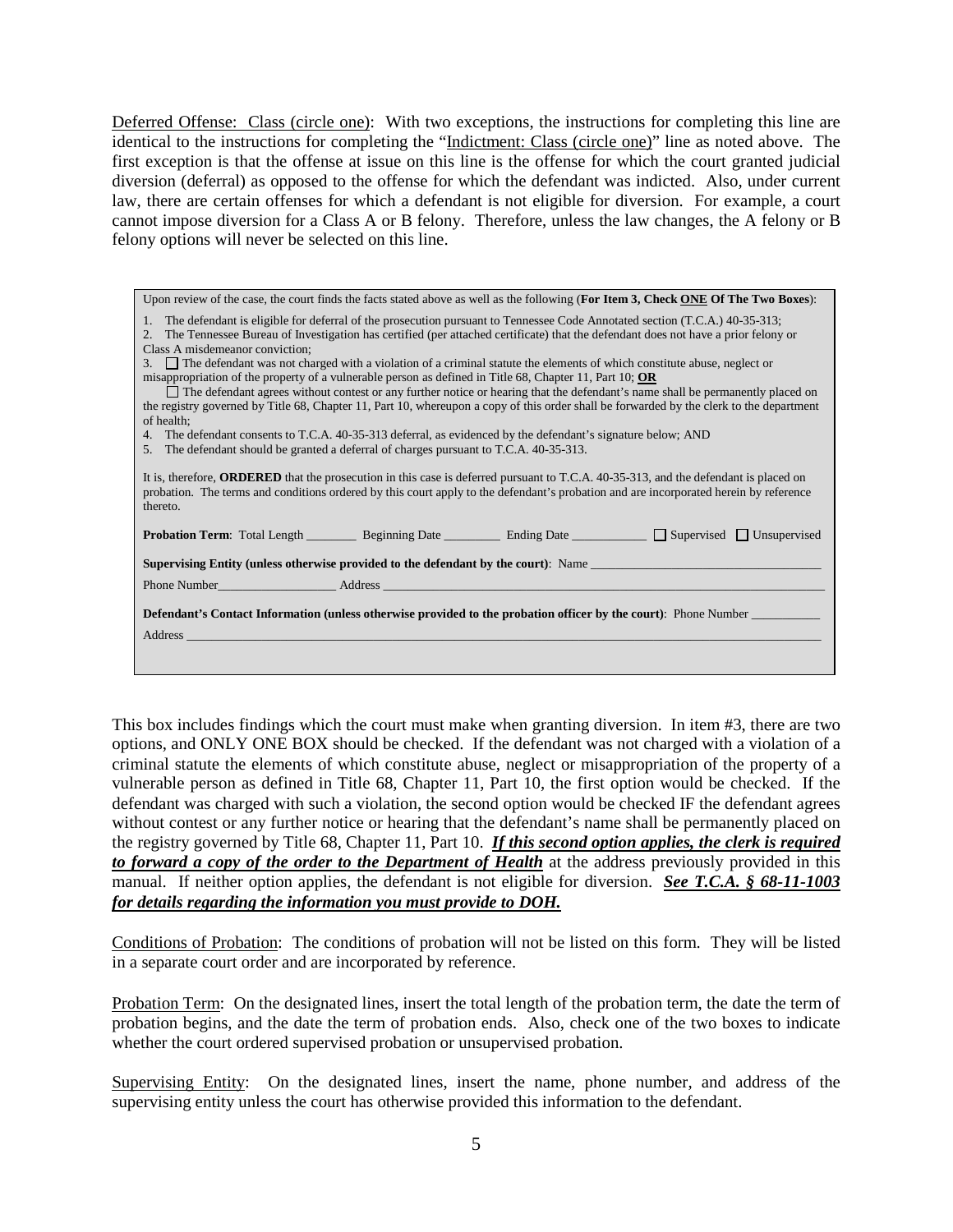Defendant's Contact Information: On the designated lines, insert the phone number and address of the defendant unless the court has otherwise provided this information to the probation officer.



Indicate the amount of each applicable fee/fine/expense ordered by the court by writing it on the appropriate line. Additional costs can be added in the "Other" section or in a separate court order.

| <b>Concurrent with:</b> |
|-------------------------|
| <b>Consecutive to:</b>  |

If there are multiple counts, indicate whether they will be run concurrently with or consecutively to the count at issue in the diversion order. Do so in any manner which makes the other offense easy to identify. If the other offense has a different docket number, for example, list the docket number and the offense name. If the other offense is contained within the same indictment as the current offense, list the count number and the offense name. If the other offense was disposed of in a different county, note the county name in addition to noting the offense name and docket number. If no other offenses are at issue, write "N/A" in these boxes.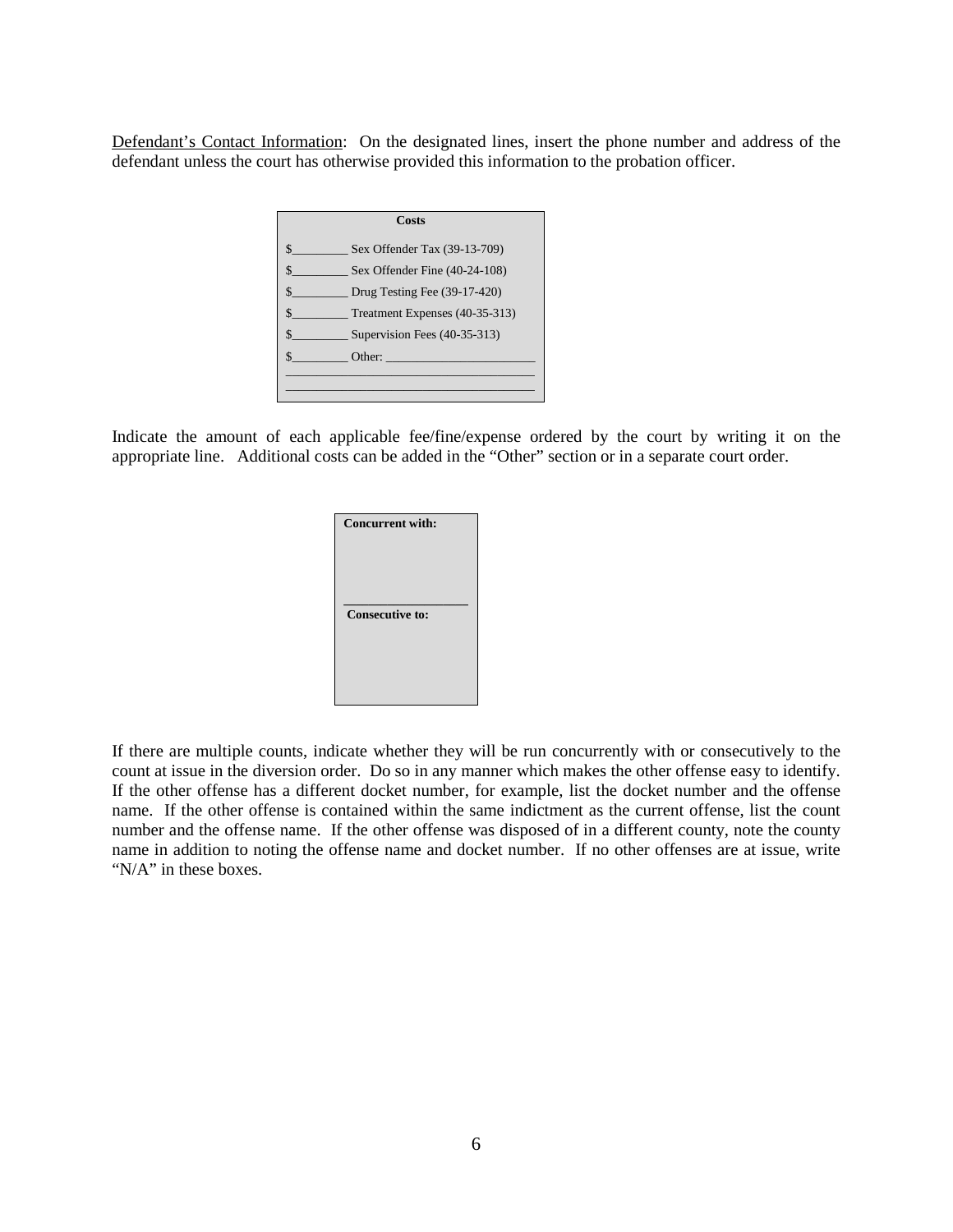| <b>Restitution</b> |  |  |
|--------------------|--|--|
| Victim Name        |  |  |
| Address            |  |  |
|                    |  |  |
| Total Amount \$    |  |  |
| Per Month \$       |  |  |
|                    |  |  |

If the court orders the defendant to pay restitution, insert the requested information on the lines provided. If multiple victims are entitled to restitution and there is inadequate space on the form to list the relevant information, additional information can be included in the separately-filed order which addresses probation conditions.



Insert the relevant jail credit periods. Judicial diversion is not a sentence and, therefore, pretrial jail credits cannot be credited to the defendant for the purpose of shortening the "sentence." However, jail credits will become relevant if the defendant does not successfully complete diversion and a period of incarceration is imposed via Tennessee Supreme Court Rule 17's uniform judgment document. Moreover, jail credits may be relevant to the calculation of jail fees, to the determination of the length of probation for a misdemeanor (combination of period of incarceration and period of probation cannot exceed 11 months, 29 days), or for other purposes.

| Defendant                 | ENTER this the $\_\_\_$ day of $\_\_\_\_\_\_$ , 20 |
|---------------------------|----------------------------------------------------|
| <b>JUDGE'S NAME</b>       | <b>JUDGE'S SIGNATURE</b>                           |
| Counsel for the Defendant | Counsel for the State of Tennessee                 |

This section must be signed by the defendant, the lawyer representing the defendant (unless the defendant is representing himself (proceeding *pro se*)), the lawyer representing the State of Tennessee, and the judge. The judge also must print his or her name on the "JUDGE'S NAME" line. If the defendant is representing himself, insert "Pro Se" on the line that requests the signature of "Counsel for the Defendant." Finally, insert the date the order was entered.